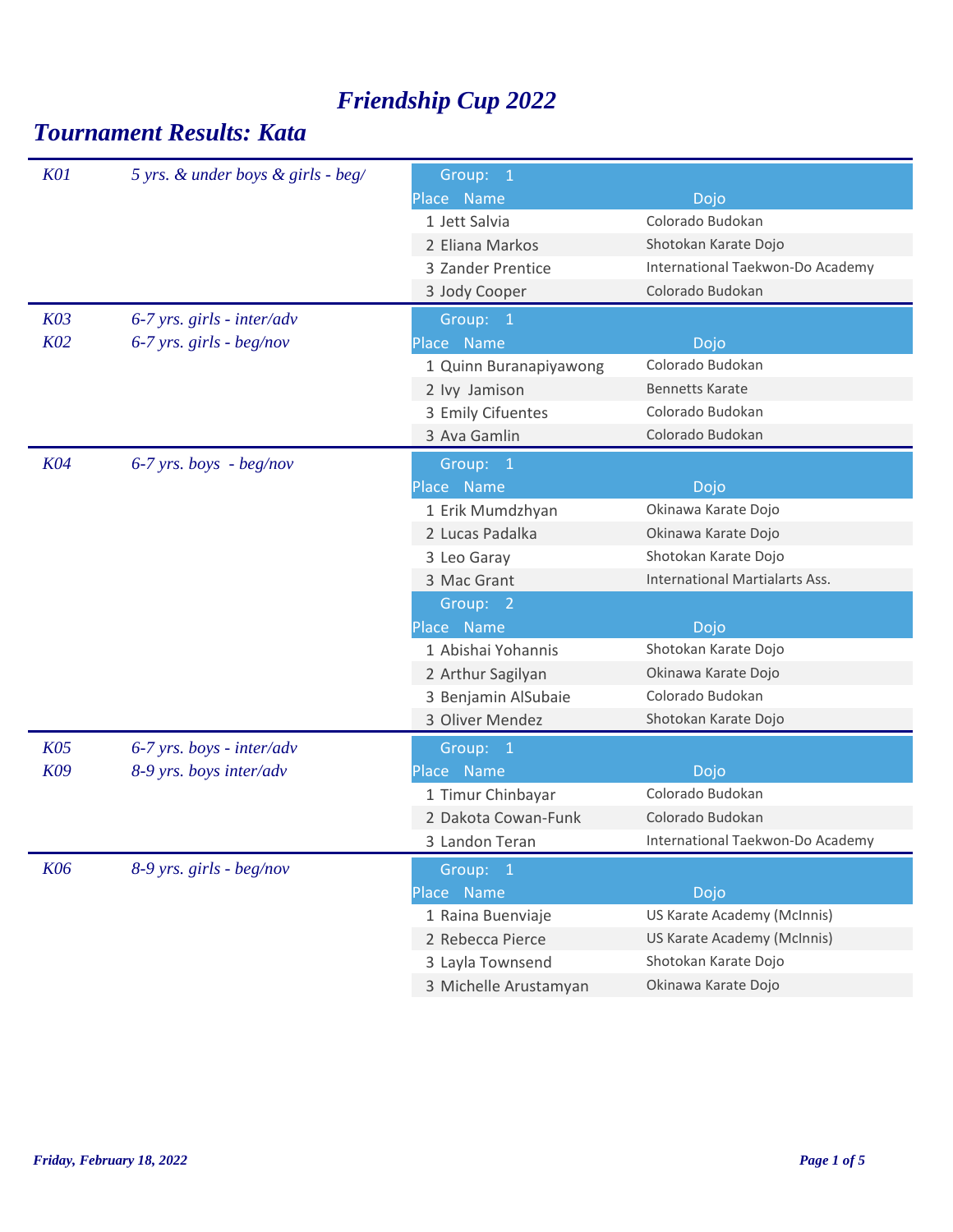| <b>K08</b> | 8-9 yrs. boys-beg/nov          | Group: 1                   |                                  |
|------------|--------------------------------|----------------------------|----------------------------------|
|            |                                | Place Name                 | Dojo                             |
|            |                                | 1 Samuel Witten            | Shotokan Karate Dojo             |
|            |                                | 2 Yandel Mendez-Cervantes  | Denwakan Karate Center           |
|            |                                | 3 Nikolai Laptev           | US Karate Academy (McInnis)      |
|            |                                | 3 Abraxas Erwin            | Denwakan Karate Center           |
|            |                                | Group: 2                   |                                  |
|            |                                | Place Name                 | Dojo                             |
|            |                                | 1 Adrian Castro            | Shotokan Karate Dojo             |
|            |                                | 2 Max Ingebretson          | Longmont Wado-Kai                |
|            |                                | 3 Srihith Puthana          | Longmont Wado-Kai                |
|            |                                | 3 Yohanis Banjaw           | Shotokan Karate Dojo             |
| <b>K10</b> | $10-11$ yrs. girls - beg/nov   | Group: 1                   |                                  |
|            |                                | Place Name                 | Dojo                             |
|            |                                | 1 Alexandra Rolquin        | Karate Northwest                 |
|            |                                | 2 Daniela Pereda Rodriguez | <b>FSKA Colorado</b>             |
|            |                                | 3 Leah Gaston              | International Taekwon-Do Academy |
|            |                                | 3 Lilia Genesis Navarro    | Shotokan Karate Dojo             |
|            |                                |                            |                                  |
| K11        |                                |                            |                                  |
|            | $10-11$ yrs. girls - inter/adv | Group: 1<br>Place Name     | Dojo                             |
|            |                                | 1 Emma Maldonado           | Okinawa Karate Dojo              |
|            |                                | 2 Reily Neubrand           | Colorado Budokan                 |
|            |                                | 3 Bethany Bruning          | James Lee Karate                 |
|            |                                | 3 Lydia Tsao               | Colorado Budokan                 |
| K12        |                                |                            |                                  |
|            | $10-11$ yrs. boys - beg/nov    | Group: 1<br>Place Name     | Dojo                             |
|            |                                | 1 Korbin Scadden           | US Karate Academy (McInnis)      |
|            |                                | 2 Sho Brauneis             | International Martialarts Ass.   |
|            |                                | 3 William Causey           | James Lee Karate                 |
|            |                                | 3 Joshua Aumock            | International Martialarts Ass.   |
|            |                                |                            |                                  |
| K13        | $10-11$ yrs. boys - inter/adv  | Group: 1<br>Place Name     |                                  |
|            |                                | 1 Ryaden Lau               | Dojo<br>Alpha Martial Arts       |
|            |                                | 2 Benjamin Khasidov        | Shotokan Karate Dojo             |
|            |                                | 3 Max Kaikov               | Okinawa Karate Dojo              |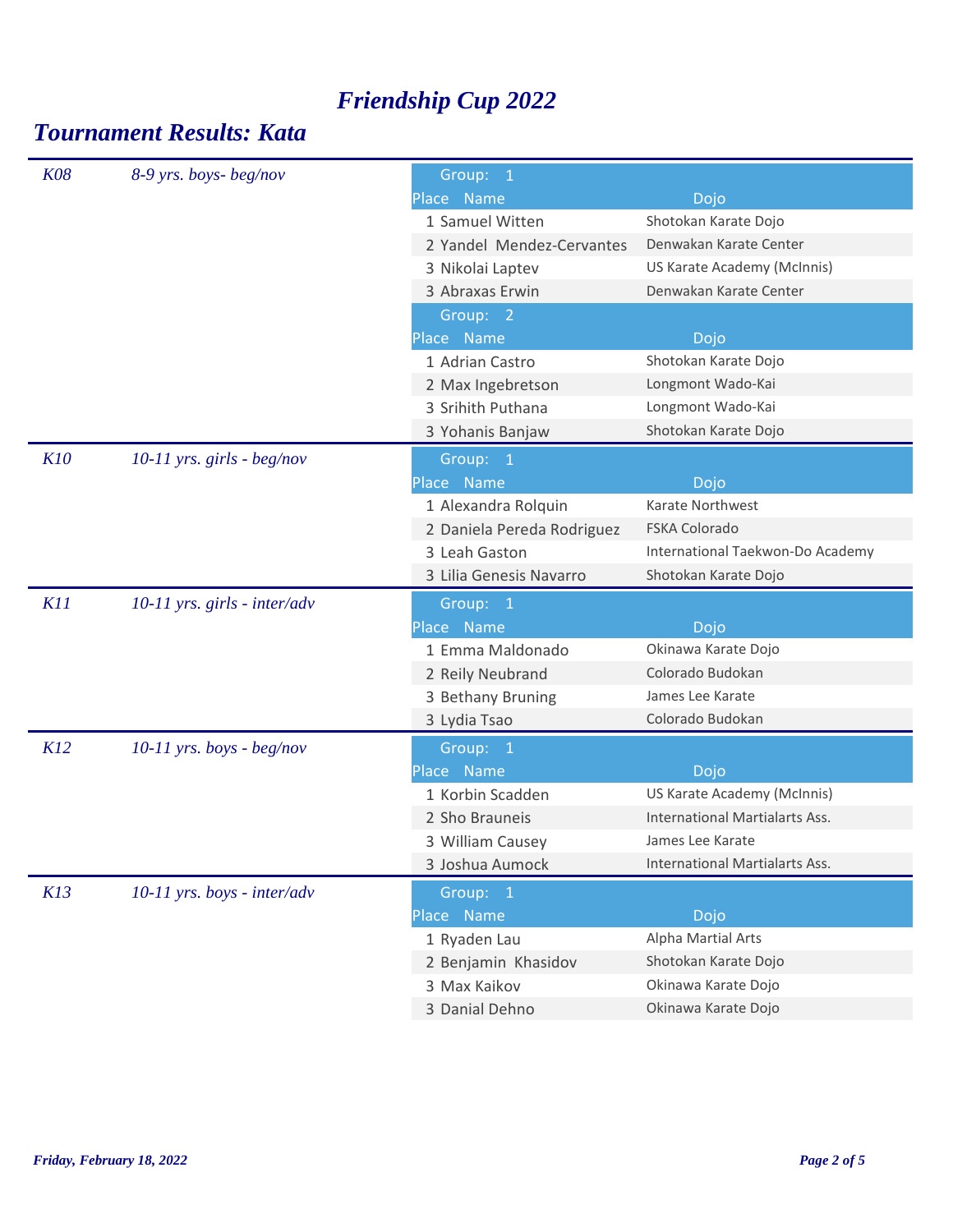| K14<br>$12-13$ yrs. girls - beg/nov<br>Group: 1<br>Place Name<br>Dojo<br>Shotokan Karate Dojo<br>1 Teeba Al Khalidi<br>Shotokan Karate Dojo<br>2 Delina Tekle<br>Shotokan Karate Dojo<br>3 Yididya Alex<br>Shotokan Karate Dojo<br>3 Isabelle Alverson<br>K15<br>$12-13$ yrs. girls - inter/adv<br>Group: 1<br>Place Name<br>Dojo<br>Colorado Budokan<br>1 Nicole Jordao<br>Alpha Martial Arts<br>2 Adelynn Lau<br>Colorado Budokan<br>3 Aaratrika Gupta<br>James Lee Karate<br>3 Lauryn Albers<br>K16<br>$12-13$ yrs. boys - beg/nov<br>Group: 1<br>Place Name<br>Dojo<br>1 Ermuun Byambaragchaa<br>Okinawa Karate Dojo<br>2 Taha Tbaik<br>Shotokan Karate Dojo<br>Shotokan Karate Dojo<br>3 Daniel Araia<br>Shotokan Karate Dojo<br>3 Maynor Mendez<br>K17<br>$12-13$ yrs. boys - inter/adv<br>Group: 1<br>Place Name<br>Dojo<br>1 Alan Ulyanovskiy<br>Okinawa Karate Dojo<br><b>International Martialarts Ass.</b><br>2 Alexander Best<br>3 Aditya Sivakumar<br>Longmont Wado-Kai<br>Okinawa Karate Dojo<br>3 Amir Rasulov<br>K18<br>$14-15$ yrs. girls - beg/nov<br>Group: 1<br>K19<br>$14-15$ yrs. girls - inter/adv<br>Place Name<br>Dojo<br>Okinawa Karate Dojo<br>1 Julia Matevosyants<br>Denwakan Karate Center<br>2 Arabella Hill<br>Colorado Budokan<br>3 Maya Fisher<br><b>International Martialarts Ass.</b><br>3 Isabelle Schmidt<br>K20<br>$14-15$ yrs. boys - beg/nov<br>Group: 1<br>Place Name<br>Dojo<br>1 Daniel Vidales Urbina<br>Shotokan Karate Dojo<br>Shotokan Karate Dojo<br>2 Hector Zarate<br>Shotokan Karate Dojo<br>3 Bryan Cordova<br>Denwakan Karate Center<br>3 Christian Ortiz |  |  |  |
|-----------------------------------------------------------------------------------------------------------------------------------------------------------------------------------------------------------------------------------------------------------------------------------------------------------------------------------------------------------------------------------------------------------------------------------------------------------------------------------------------------------------------------------------------------------------------------------------------------------------------------------------------------------------------------------------------------------------------------------------------------------------------------------------------------------------------------------------------------------------------------------------------------------------------------------------------------------------------------------------------------------------------------------------------------------------------------------------------------------------------------------------------------------------------------------------------------------------------------------------------------------------------------------------------------------------------------------------------------------------------------------------------------------------------------------------------------------------------------------------------------------------------------------------------------------------------------------------------------------------|--|--|--|
|                                                                                                                                                                                                                                                                                                                                                                                                                                                                                                                                                                                                                                                                                                                                                                                                                                                                                                                                                                                                                                                                                                                                                                                                                                                                                                                                                                                                                                                                                                                                                                                                                 |  |  |  |
|                                                                                                                                                                                                                                                                                                                                                                                                                                                                                                                                                                                                                                                                                                                                                                                                                                                                                                                                                                                                                                                                                                                                                                                                                                                                                                                                                                                                                                                                                                                                                                                                                 |  |  |  |
|                                                                                                                                                                                                                                                                                                                                                                                                                                                                                                                                                                                                                                                                                                                                                                                                                                                                                                                                                                                                                                                                                                                                                                                                                                                                                                                                                                                                                                                                                                                                                                                                                 |  |  |  |
|                                                                                                                                                                                                                                                                                                                                                                                                                                                                                                                                                                                                                                                                                                                                                                                                                                                                                                                                                                                                                                                                                                                                                                                                                                                                                                                                                                                                                                                                                                                                                                                                                 |  |  |  |
|                                                                                                                                                                                                                                                                                                                                                                                                                                                                                                                                                                                                                                                                                                                                                                                                                                                                                                                                                                                                                                                                                                                                                                                                                                                                                                                                                                                                                                                                                                                                                                                                                 |  |  |  |
|                                                                                                                                                                                                                                                                                                                                                                                                                                                                                                                                                                                                                                                                                                                                                                                                                                                                                                                                                                                                                                                                                                                                                                                                                                                                                                                                                                                                                                                                                                                                                                                                                 |  |  |  |
|                                                                                                                                                                                                                                                                                                                                                                                                                                                                                                                                                                                                                                                                                                                                                                                                                                                                                                                                                                                                                                                                                                                                                                                                                                                                                                                                                                                                                                                                                                                                                                                                                 |  |  |  |
|                                                                                                                                                                                                                                                                                                                                                                                                                                                                                                                                                                                                                                                                                                                                                                                                                                                                                                                                                                                                                                                                                                                                                                                                                                                                                                                                                                                                                                                                                                                                                                                                                 |  |  |  |
|                                                                                                                                                                                                                                                                                                                                                                                                                                                                                                                                                                                                                                                                                                                                                                                                                                                                                                                                                                                                                                                                                                                                                                                                                                                                                                                                                                                                                                                                                                                                                                                                                 |  |  |  |
|                                                                                                                                                                                                                                                                                                                                                                                                                                                                                                                                                                                                                                                                                                                                                                                                                                                                                                                                                                                                                                                                                                                                                                                                                                                                                                                                                                                                                                                                                                                                                                                                                 |  |  |  |
|                                                                                                                                                                                                                                                                                                                                                                                                                                                                                                                                                                                                                                                                                                                                                                                                                                                                                                                                                                                                                                                                                                                                                                                                                                                                                                                                                                                                                                                                                                                                                                                                                 |  |  |  |
|                                                                                                                                                                                                                                                                                                                                                                                                                                                                                                                                                                                                                                                                                                                                                                                                                                                                                                                                                                                                                                                                                                                                                                                                                                                                                                                                                                                                                                                                                                                                                                                                                 |  |  |  |
|                                                                                                                                                                                                                                                                                                                                                                                                                                                                                                                                                                                                                                                                                                                                                                                                                                                                                                                                                                                                                                                                                                                                                                                                                                                                                                                                                                                                                                                                                                                                                                                                                 |  |  |  |
|                                                                                                                                                                                                                                                                                                                                                                                                                                                                                                                                                                                                                                                                                                                                                                                                                                                                                                                                                                                                                                                                                                                                                                                                                                                                                                                                                                                                                                                                                                                                                                                                                 |  |  |  |
|                                                                                                                                                                                                                                                                                                                                                                                                                                                                                                                                                                                                                                                                                                                                                                                                                                                                                                                                                                                                                                                                                                                                                                                                                                                                                                                                                                                                                                                                                                                                                                                                                 |  |  |  |
|                                                                                                                                                                                                                                                                                                                                                                                                                                                                                                                                                                                                                                                                                                                                                                                                                                                                                                                                                                                                                                                                                                                                                                                                                                                                                                                                                                                                                                                                                                                                                                                                                 |  |  |  |
|                                                                                                                                                                                                                                                                                                                                                                                                                                                                                                                                                                                                                                                                                                                                                                                                                                                                                                                                                                                                                                                                                                                                                                                                                                                                                                                                                                                                                                                                                                                                                                                                                 |  |  |  |
|                                                                                                                                                                                                                                                                                                                                                                                                                                                                                                                                                                                                                                                                                                                                                                                                                                                                                                                                                                                                                                                                                                                                                                                                                                                                                                                                                                                                                                                                                                                                                                                                                 |  |  |  |
|                                                                                                                                                                                                                                                                                                                                                                                                                                                                                                                                                                                                                                                                                                                                                                                                                                                                                                                                                                                                                                                                                                                                                                                                                                                                                                                                                                                                                                                                                                                                                                                                                 |  |  |  |
|                                                                                                                                                                                                                                                                                                                                                                                                                                                                                                                                                                                                                                                                                                                                                                                                                                                                                                                                                                                                                                                                                                                                                                                                                                                                                                                                                                                                                                                                                                                                                                                                                 |  |  |  |
|                                                                                                                                                                                                                                                                                                                                                                                                                                                                                                                                                                                                                                                                                                                                                                                                                                                                                                                                                                                                                                                                                                                                                                                                                                                                                                                                                                                                                                                                                                                                                                                                                 |  |  |  |
|                                                                                                                                                                                                                                                                                                                                                                                                                                                                                                                                                                                                                                                                                                                                                                                                                                                                                                                                                                                                                                                                                                                                                                                                                                                                                                                                                                                                                                                                                                                                                                                                                 |  |  |  |
|                                                                                                                                                                                                                                                                                                                                                                                                                                                                                                                                                                                                                                                                                                                                                                                                                                                                                                                                                                                                                                                                                                                                                                                                                                                                                                                                                                                                                                                                                                                                                                                                                 |  |  |  |
|                                                                                                                                                                                                                                                                                                                                                                                                                                                                                                                                                                                                                                                                                                                                                                                                                                                                                                                                                                                                                                                                                                                                                                                                                                                                                                                                                                                                                                                                                                                                                                                                                 |  |  |  |
|                                                                                                                                                                                                                                                                                                                                                                                                                                                                                                                                                                                                                                                                                                                                                                                                                                                                                                                                                                                                                                                                                                                                                                                                                                                                                                                                                                                                                                                                                                                                                                                                                 |  |  |  |
|                                                                                                                                                                                                                                                                                                                                                                                                                                                                                                                                                                                                                                                                                                                                                                                                                                                                                                                                                                                                                                                                                                                                                                                                                                                                                                                                                                                                                                                                                                                                                                                                                 |  |  |  |
|                                                                                                                                                                                                                                                                                                                                                                                                                                                                                                                                                                                                                                                                                                                                                                                                                                                                                                                                                                                                                                                                                                                                                                                                                                                                                                                                                                                                                                                                                                                                                                                                                 |  |  |  |
|                                                                                                                                                                                                                                                                                                                                                                                                                                                                                                                                                                                                                                                                                                                                                                                                                                                                                                                                                                                                                                                                                                                                                                                                                                                                                                                                                                                                                                                                                                                                                                                                                 |  |  |  |
|                                                                                                                                                                                                                                                                                                                                                                                                                                                                                                                                                                                                                                                                                                                                                                                                                                                                                                                                                                                                                                                                                                                                                                                                                                                                                                                                                                                                                                                                                                                                                                                                                 |  |  |  |
|                                                                                                                                                                                                                                                                                                                                                                                                                                                                                                                                                                                                                                                                                                                                                                                                                                                                                                                                                                                                                                                                                                                                                                                                                                                                                                                                                                                                                                                                                                                                                                                                                 |  |  |  |
|                                                                                                                                                                                                                                                                                                                                                                                                                                                                                                                                                                                                                                                                                                                                                                                                                                                                                                                                                                                                                                                                                                                                                                                                                                                                                                                                                                                                                                                                                                                                                                                                                 |  |  |  |
|                                                                                                                                                                                                                                                                                                                                                                                                                                                                                                                                                                                                                                                                                                                                                                                                                                                                                                                                                                                                                                                                                                                                                                                                                                                                                                                                                                                                                                                                                                                                                                                                                 |  |  |  |
|                                                                                                                                                                                                                                                                                                                                                                                                                                                                                                                                                                                                                                                                                                                                                                                                                                                                                                                                                                                                                                                                                                                                                                                                                                                                                                                                                                                                                                                                                                                                                                                                                 |  |  |  |
|                                                                                                                                                                                                                                                                                                                                                                                                                                                                                                                                                                                                                                                                                                                                                                                                                                                                                                                                                                                                                                                                                                                                                                                                                                                                                                                                                                                                                                                                                                                                                                                                                 |  |  |  |
|                                                                                                                                                                                                                                                                                                                                                                                                                                                                                                                                                                                                                                                                                                                                                                                                                                                                                                                                                                                                                                                                                                                                                                                                                                                                                                                                                                                                                                                                                                                                                                                                                 |  |  |  |
|                                                                                                                                                                                                                                                                                                                                                                                                                                                                                                                                                                                                                                                                                                                                                                                                                                                                                                                                                                                                                                                                                                                                                                                                                                                                                                                                                                                                                                                                                                                                                                                                                 |  |  |  |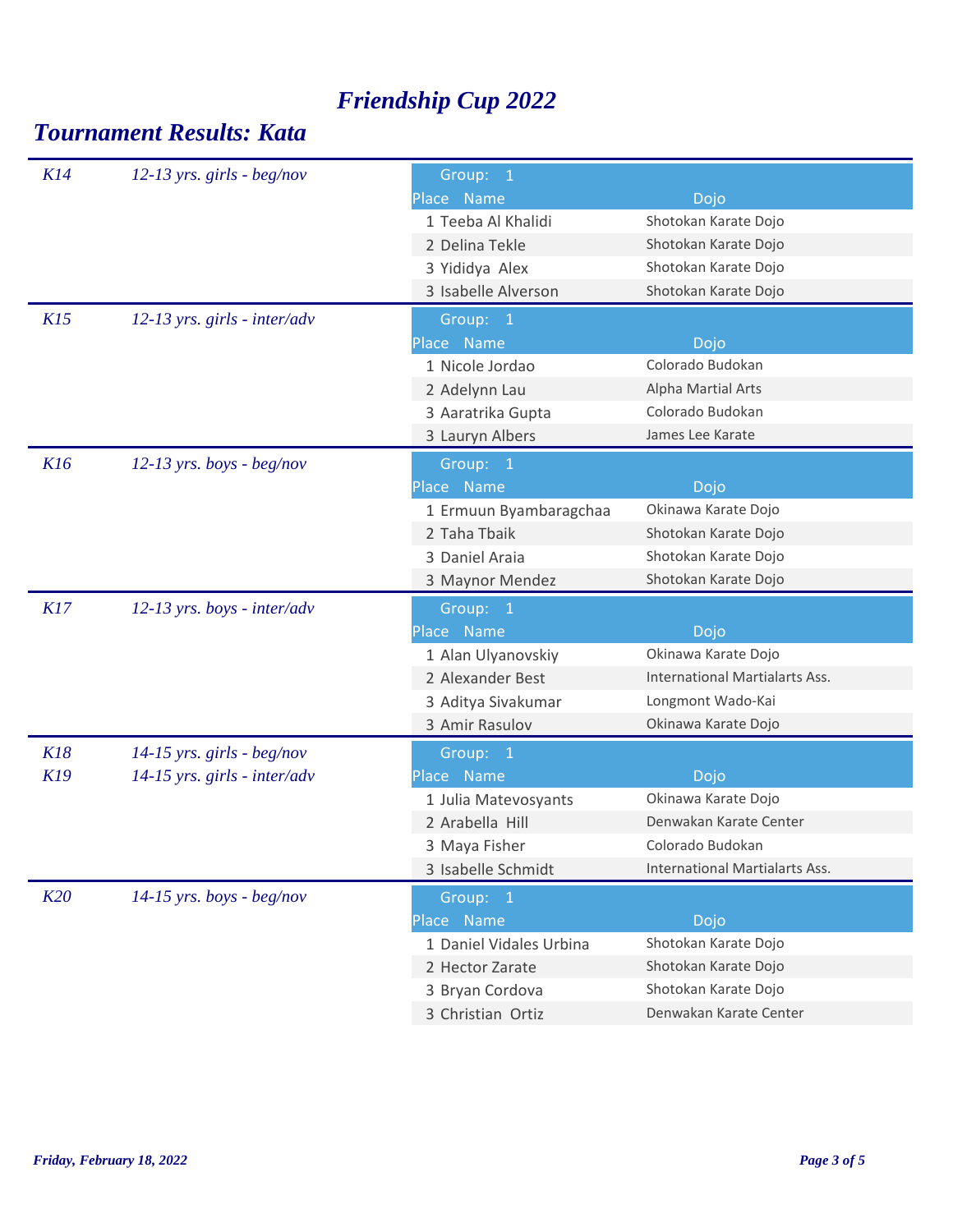| K21        | $14-15$ yrs. boys - inter/adv  | Group: 1              |                                       |
|------------|--------------------------------|-----------------------|---------------------------------------|
|            |                                | Place Name            | Dojo                                  |
|            |                                | 1 Ethan Zhang         | Colorado Budokan                      |
|            |                                | 2 Anton Livits        | Okinawa Karate Dojo                   |
|            |                                | 3 Connor Swanson      | International Martialarts Ass.        |
|            |                                | 3 Ali Yusupov         | Okinawa Karate Dojo                   |
| K23        | $16-17$ yrs. girls - inter/adv | Group: 1              |                                       |
|            |                                | Place Name            | Dojo                                  |
|            |                                | 1 Kaitlin Swanson     | <b>International Martialarts Ass.</b> |
|            |                                | 2 Sudhiksha Sivakumar | Longmont Wado-Kai                     |
|            |                                | 3 Luisa Leal          | Colorado Budokan                      |
|            |                                | 3 Cosette Sasseville  | Denwakan Karate Center                |
| K24        | $16-17$ yrs. boys - beg/nov    | Group: 1              |                                       |
| K25        | $16-17$ yrs. boys - inter/adv  | Place Name            | Dojo                                  |
|            |                                | 1 Eduard Sagilyan     | Okinawa Karate Dojo                   |
|            |                                | 2 Oybek Lapasov       | Okinawa Karate Dojo                   |
|            |                                | 3 Jack Rickman        | Colorado Budokan                      |
|            |                                | 3 Ian Crumrine        | Colorado Budokan                      |
| K26        | 18-34 yrs. women - beg/nov     | Group: 1              |                                       |
|            |                                | Place Name            | Dojo                                  |
|            |                                | 1 Madisyn Higgins     | FSKA Colorado                         |
| K27        | 18-34 yrs. women - inter/adv   | Group: 1              |                                       |
|            |                                | Place Name            | Dojo                                  |
|            |                                | 1 Abby Knapp          | Karate Northwest                      |
|            |                                | 2 Kerstin Haring      | <b>ISKF COLORADO Denver</b>           |
|            |                                | 3 Marisa Vescia       | Shotokan Karate Dojo                  |
|            |                                | 3 Heather Bennett     | <b>Bennetts Karate</b>                |
| K28        | $18-34$ yrs. men - beg/nov     | Group: 1              |                                       |
| K29        | $18-34$ yrs. men - inter/adv   | Place Name            | Dojo                                  |
|            |                                | 1 Francisco Nunez     | Okinawa Karate Dojo                   |
|            |                                | 2 Roman Le            | <b>Bushido Academy</b>                |
|            |                                | 3 Jacob Wigton        | Shotokan Karate Dojo                  |
|            |                                | 3 Zachary McAnally    | Longmont Wado-Kai                     |
| <b>K30</b> | 35-49 yrs. women - beg/nov     | Group: 1              |                                       |
| K34        | $50+$ yrs. women - beg/nov     | Place Name            | Dojo                                  |
|            |                                | 1 Tera Pierce         | US Karate Academy (McInnis)           |
|            |                                | 2 Charlotte Blackwood | Colorado Budokan                      |
|            |                                | 3 Ingrid Bakke        | <b>Bennetts Karate</b>                |
|            |                                | 3 Ruth Rose           | Lone Tree Rec Center                  |